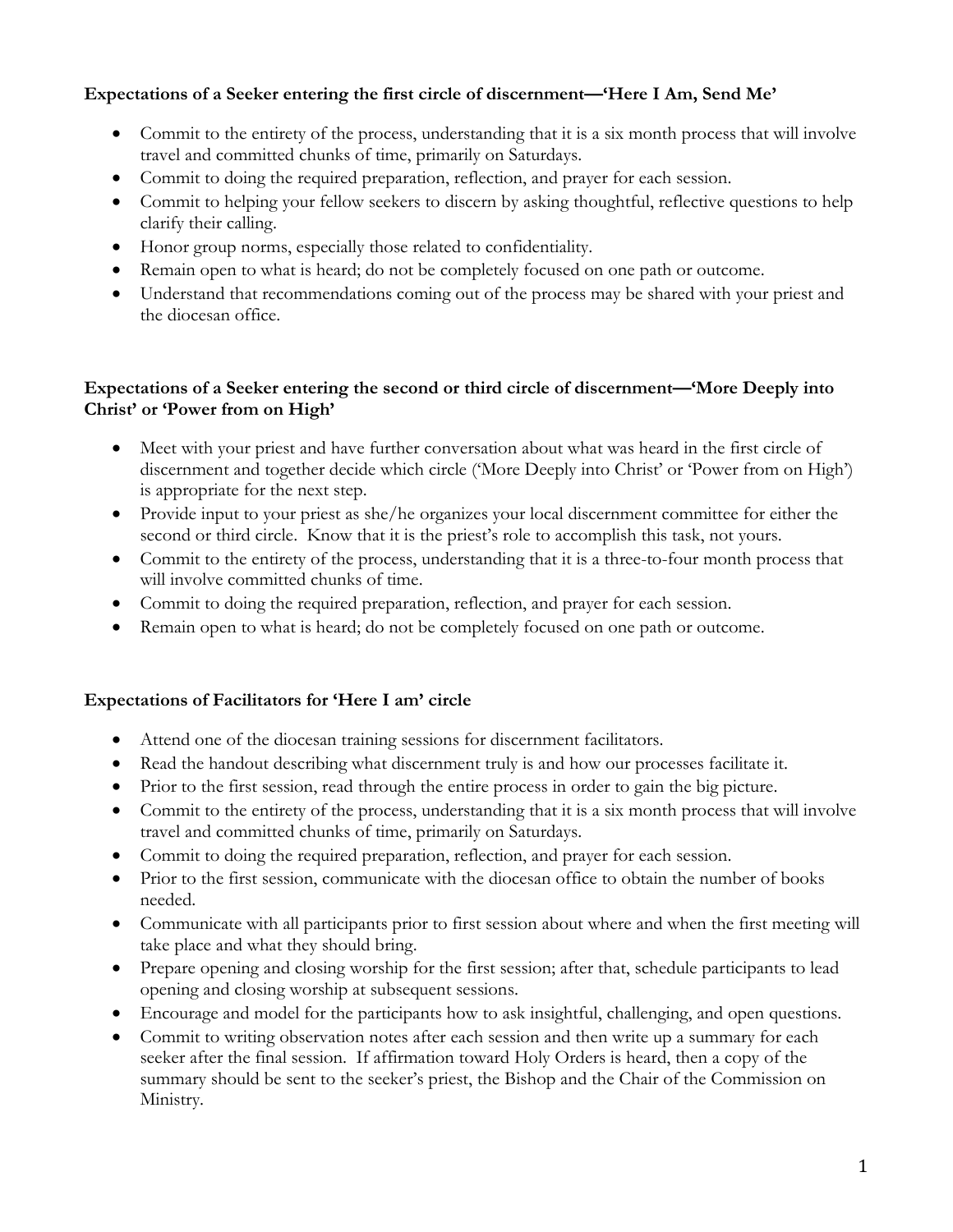- In collaboration with the participants, set the schedule and location of meetings and make sure to communicate this information to all participants.
- Maintain confidentiality and communicate the expectation of confidentiality with participants, understanding that summaries may be provided to participants' priests and the Bishop and COM Chair.

## **Expectations for Diocesan Clerics in regard to Discernment**

- Discernment is a spiritual practice to which all persons are invited to participate. Clergy are encouraged to empower and equip all disciples to utilize processes of discernment at various times of their lives.
- Yearly, each parish should provide clear communication and education about discernment: what it is and what is available---particularly for persons who are in times of transition, recently retired, looking to consider how their gifts are used, or considering a specific call.
- Clergy should proactively listen and seek people who have the gifts of evangelism, leadership, and pastoral care, and then begin conversations with them about considering a call to ordained ministry when appropriate
- Clergy should read through and be familiar with the purpose and benefits of each of the three circles of the diocesan discernment process, *Circles of Light*.
- Clergy should become familiar with the spring and fall diocesan schedule for the first circle, 'Here I Am'.
- Be aware and communicate clearly with parishioners discerning possible calls to Holy Orders that the discernment process, prior to attending a diocesan discernment retreat, will span from 18 -22 months.
- If approached by individuals interested in discernment but who are not in your parish, please refer them to their local clergy.

## **Expectations for Clerics with parishioners in the process or who are interested in discernment**

- Clergy should read through and be familiar with the purpose and benefits of each of the three circles of the diocesan discernment process, *Circles of Light*.
- Be familiar with the spring and fall diocesan schedule for the first circle, 'Here I Am'.
- Be aware and communicate clearly with parishioners discerning possible calls to Holy Orders that the discernment process, prior to attending a diocesan discernment retreat, will span from 18 -22 months.
- When first learning of a parishioner's interest in discernment, meet with the individual to understand what she/he may be seeking and, if appropriate, direct her/him to register for the next offering of the 'Here I Am' circle (spring or fall)
- You may want to check in with the person at various points throughout the 'Here I Am' process.
- At the end of the process (typically 6 months), the individual will have received guidance from the group about possible next steps in his/her life. This would be a good time to ask if the individual would like to meet with you. If the individual has been encouraged to continue discerning a call toward Holy Orders, you will receive a summary from the facilitator.
- If the person is encouraged to discern a possible call to Holy Orders and decides to pursue the second circle, 'More Deeply into Christ', then you will need to meet with the individual at least three